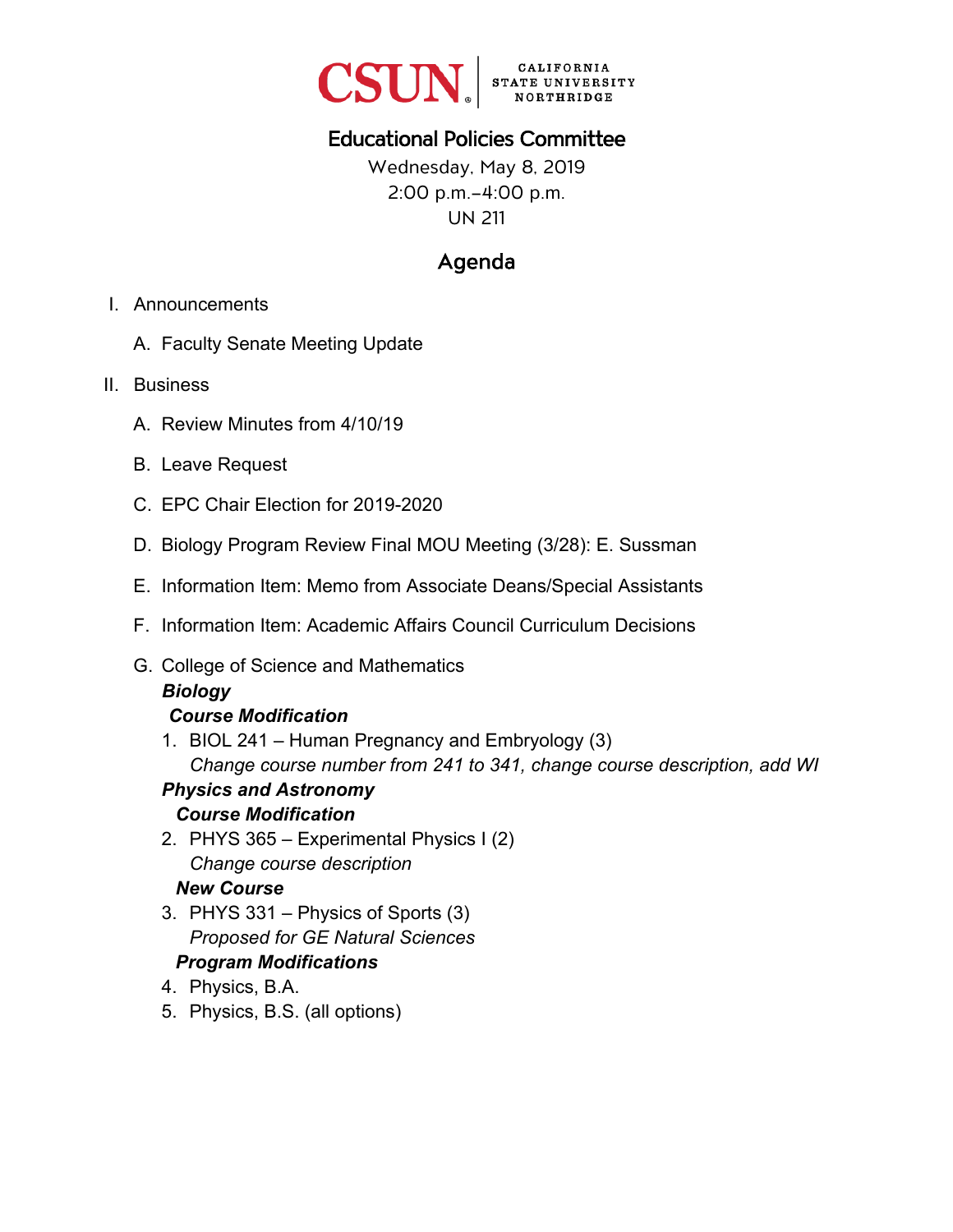H. Mike Curb College of Arts, Media, and Communication

#### *Art*

#### *Course Modifications*

- 1. ART  $450 -$  Photography III (3) *Change course description and prerequisites*
- 2. ART 455A Studio Lighting I (3) *Change title, short title, course description and requisites*
- 3. ART 455B Studio Lighting II (3) *Change title, short title, repeatability and course description*
- 4. ART 455C Studio Lighting III (3) *Change title, short title and course description*

#### *New Course*

5. ART 347 – User Experience and User Interface Design (3)

#### *Delete Course*

6. ART 356 – Computer Publishing Design (3)

#### *Cinema and Television Arts*

## *TV Production*

## *New Courses*

- 7. CTVA 331 Producing the Documentary (3)
- 8. CTVA 343 Television Production Sound (3)
- 9. CTVA 346 Episodic Television Production (3)

## *Course Modifications*

- 10. CTVA 341 Single Camera Video Production and Editing (3) *Change course title, short title, course description and requisites*
- 11. CTVA 422 Writing the Episodic Series (3) *Change course description and requisites*
- 12. CTVA 441 Directing the TV Documentary (3) *Change course description, requisites and basis of grading*
- 13. CTVA 442 Directing the TV Drama/Comedy (3) *Change course title, short title, description and requisites*

## *Entertainment Media Management*

## *New Courses*

- 14. CTVA 483 Emerging Media Programming and Practices (3)
- 15. CTVA 489 Strategic Media Management (3)

#### *Course Modifications*

- 16. CTVA 384 Electronic Media Advertising (3) *Change course description and requisites*
- 17. CTVA 405 International Broadcasting (3) *Change course description and requisites*
- 18. CTVA 467 The Management of Post Production for Television and Film (3) *Change course description and requisites*